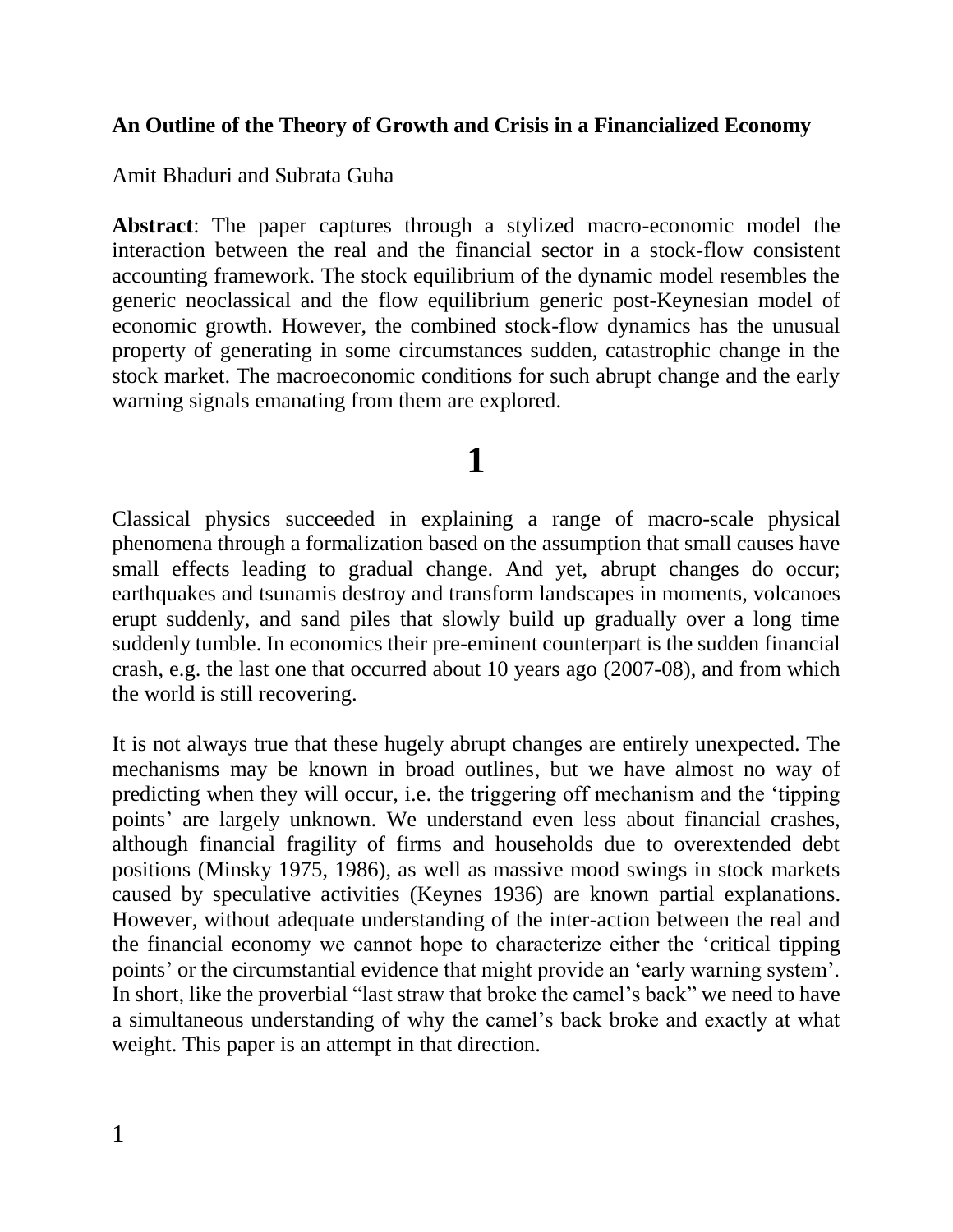Consider an economy with a 'real sector' consisting of sectors producing consumption and investment goods, and, a 'financial sector' consisting of banks and financial firms which generate credit and produce various income bearing financial assets and claims in the form contracts. The latter is like a virtual shadow of the real production and consumption economy which creates temporal and inter-temporal claims and counter claims over the stream of real goods and services that are produced over time. This gives rise to two different measures of 'capital': capital used for production of goods and services in the real sector which firms and their accountants measure as the book or replacement value of capital  $(K)$  related to the discounted present value of future stream of earnings. The other measure of capital originates in the network of claims and counterclaims, and is summed up as wealth  $(W)$ . Its valuation in the stock market in a financially sophisticated economy provides the basis for distribution of profit<sup>1</sup>. From this aggregative point of view, the average share price is given by the ratio of wealth to book value of capital<sup>2</sup>, i.e.

$$
v = \left(\frac{W}{K}\right) \tag{1}
$$

While equation (1) is a stock ratio, the flow equilibrium balance between expenditure and income (or investment and saving) in a closed economy without any economic role for the government may be written as Kalecki's profit realization condition under the assumption that all wage and a constant fraction,

 $1 > s > 0$  of profit is saved (Bhaduri/Raghavendra 2017)<sup>3</sup>,

$$
I + B + F = sR = s(P + \Pi) \tag{2}
$$

Equation (2) extends the familiar investment saving equality incorporating two types of expenditures, on real investment goods  $(I)$  as well as financial products $(F)$ , leading to realized profits,  $P$  and  $\Pi$ , in the two sectors with a uniform propensity to save out of profit  $(1 > s > 0)$  in both sectors. On the assumption that the total expenditure of banks equals their revenue  $B$  earned exclusively from interest income, a reduced form of equation  $(2)$  is more convenient to use. By eliminating B from (2) we obtain,

$$
I + F = s(P + \Pi) \tag{2a}
$$

where all variables in (2a) need to be interpreted as net of interest payments to the banking sector. Equation (2a) may be rewritten as<sup>4</sup>,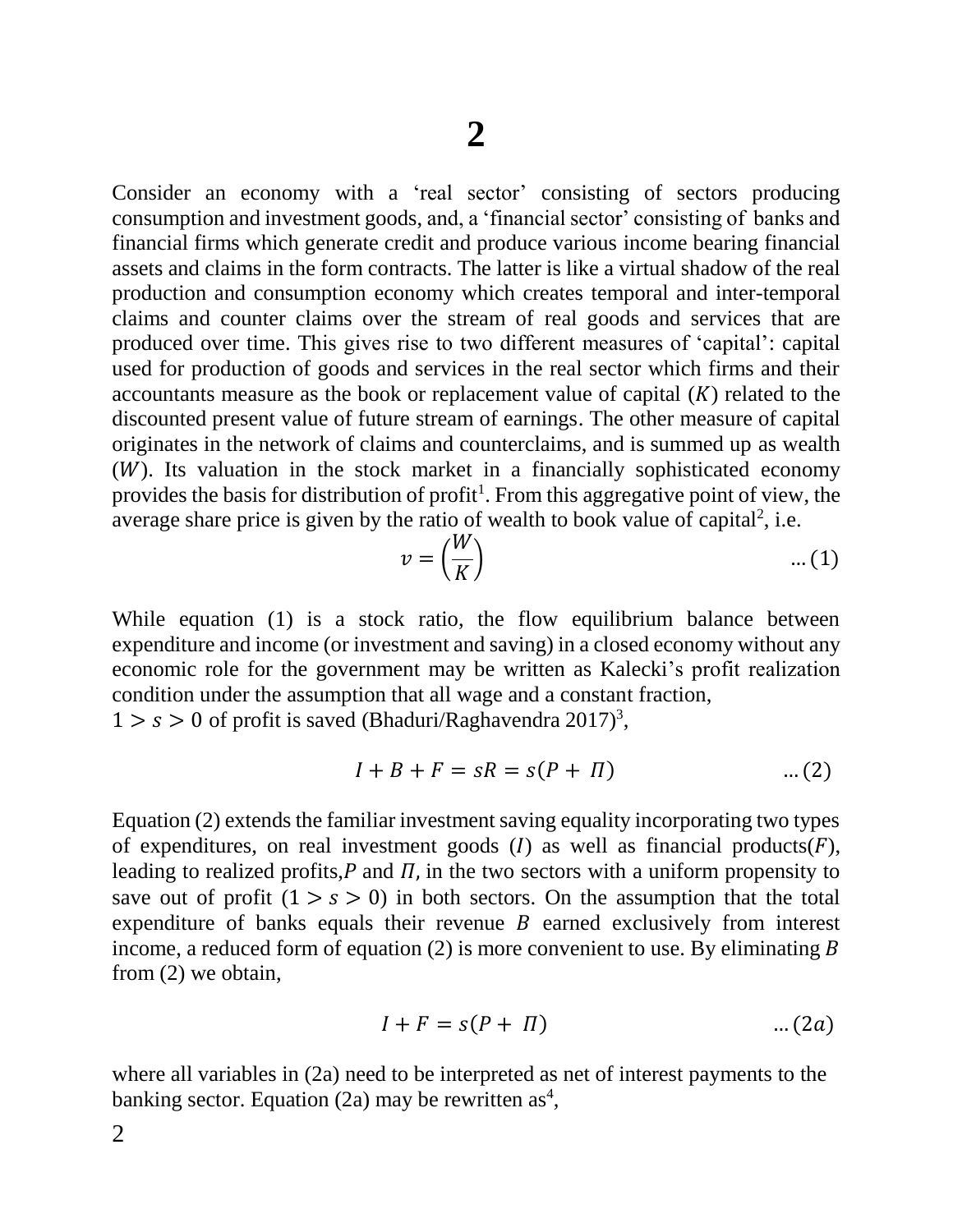$$
I - sP = s\Pi - F \tag{3}
$$

Equation (3) shows the possibility that the excess investment of a sector would be matched by excess saving by the other sector on account of netting out interest income of the banking sector. Thus, if T and  $T<sup>f</sup>$  denote the interest payments of the real and finance sectors with total banking revenue  $B = T + T<sup>f</sup>$ , and  $C<sup>bf</sup>$  denotes total consumption expenditure of wage and profit earners in the financial (banking and finance) sector, the profit realization condition for the real sector in isolation would be satisfied if

$$
P+T = I + (1-s)P + C^{bf}
$$

which reduces to

$$
T - C^{bf} = I - sP \dots (4)
$$

Thus, withdrawal of demand due to interest payment by the real sector  $(T)$  unless exactly compensated by injection of demand due to consumption by the banking and finance sector  $(C^{bf})$  to make the left hand side of the above equation zero, must lead to shortfall or excess of saving from realized profit on the right hand side.

Introducing stocks in the flow equilibrium equation (3), a relation is obtained between the rates of growth of the stocks, and the rates of profit on the stocks of the two sectors as,

$$
\frac{I}{K} - \frac{sP}{K} = \frac{sH}{W} \frac{W}{K} - \frac{F}{W} \frac{W}{K}
$$
\n
$$
\text{ritten as,}
$$
\n
$$
(g - sr) = (s\rho - G)v \dots (6)
$$

which is rewi

where,  $g = \frac{I}{v}$  $\frac{I}{K}$ and $G = \frac{F}{W}$  $\frac{F}{W}$  are the growth rates of the real and the financial sectors given by their respective flow to stock ratios, and  $r = \frac{P}{V}$  $\frac{P}{K}$  and  $\rho = \frac{\pi}{W}$  $\frac{u}{W}$  are their respective profit rates. Equation (6) resembles but does not coincide with the socalled 'Cambridge equation', which determines from the demand side the rate of profit through the rate of growth with a given savings propensity.<sup>5</sup> Equation (6) is more complex as it involves stock equilibrium through the average share price level  $(v)$  in the capital market along with inter-sector transfer of expenditure, shown in equation (4), and, therefore, of realized profit.

Provided  $(s\rho - G) \neq 0$ , (6) implies,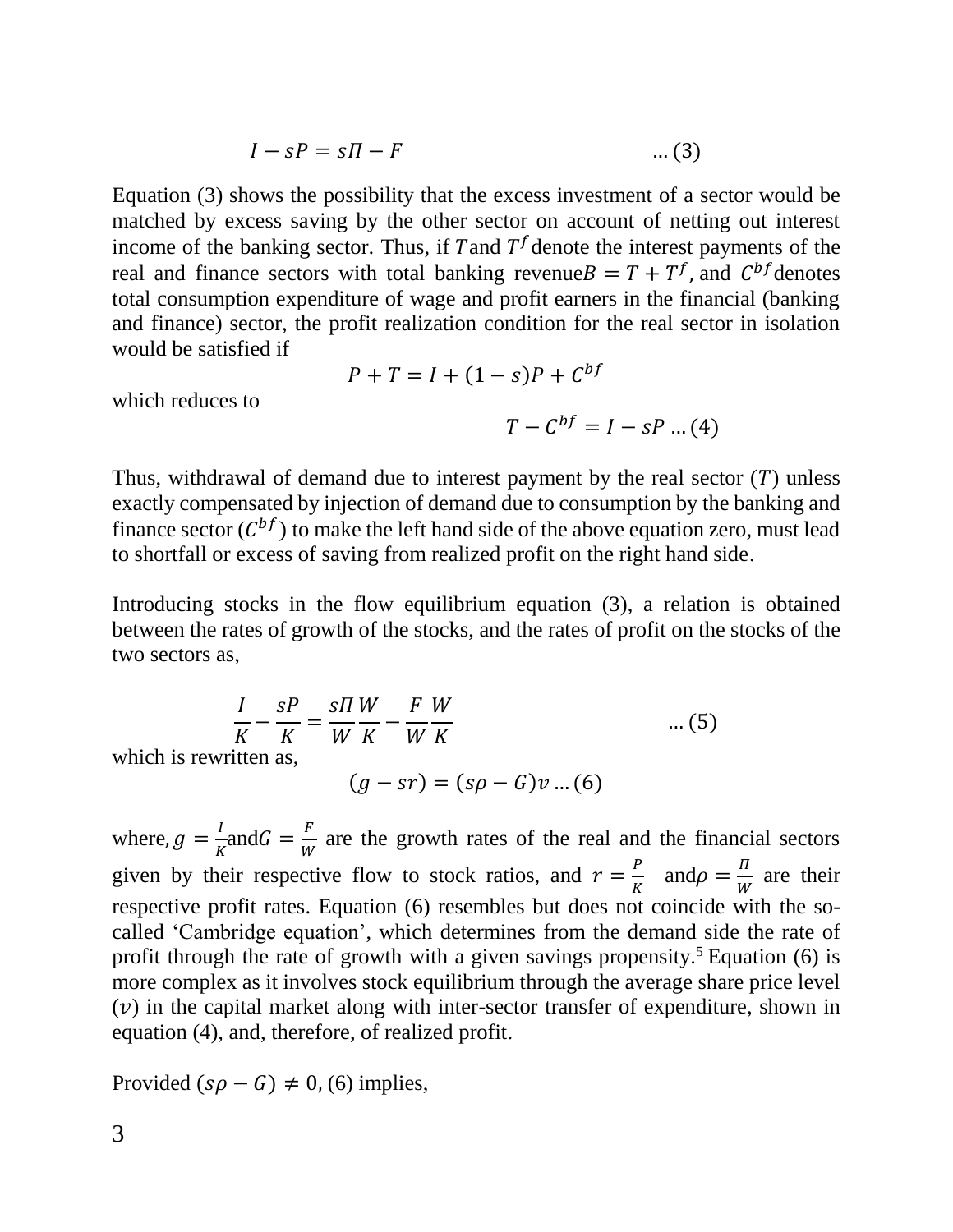$$
v = \frac{g - sr}{s\rho - G} \dots (7)
$$

In a stock-flow consistent macroeconomic equilibrium of the economy, along with the flow equilibrium condition (3), stock equilibrium in (1) is also maintained as  $\nu$ has to remain constant.

A difference between the growth rates of the real  $(g)$  and the financial  $(G)$  sector leads to changing value of the stock ratio  $\nu$ , i.e. logarithmic differentiation of (1) with respect to time yields,

$$
\frac{\dot{v}}{v} = G - g, \qquad v \neq 0 \qquad \qquad \dots (8)
$$

Assuming the flow equilibrium (6) holds by some unspecified mechanism, we eliminate  $g$  from (6) with the aid of (8) to obtain,

$$
\dot{v} = (G - s\rho)v^{2} + (G - sr)v ... (9)
$$

Equation (9) represents adjustment along a dynamic path that is brought about entirely by changes in the stock ratio v. Assuming both  $(G - sr)$  and  $(sp - G)$  are non-zero, a positive value of  $\nu$  requires the expressions in the numerator and the denominator of (7) to be of the same sign. If both  $(G - sr)$  and  $(sp - G)$  are positive, the graph of the above quadratic equation in the  $(v, \dot{v})$ -plane is inverted Ushaped, and intersects the horizontal axis at two rest or equilibrium points: a trivial one at  $v = v_0 = 0$ , and at  $v = v_1 = [(G - sr)/(s\rho - G)]$  (Diagram 1).<sup>6</sup>The equilibrium at  $v_1$  is stable with the curve negatively sloped at  $v = v_1$ . On the other hand, if both  $(G - sr)$  and  $(sp - G)$  are negative, by parallel reasoning the stable equilibrium is at  $v = 0$ . Thus, the existence of a unique stable equilibrium with a positive value of  $\nu$  at,

$$
v_1 = \frac{g - sr}{s\rho - G}
$$
, where  $g - sr > 0$  and  $s\rho - G > 0$  ... (10)

Moreover, since  $g = G$  in equilibrium with  $\nu$  constant, (10) implies,

$$
\rho > \frac{1}{s}g > r \text{ at } g = G \tag{11}
$$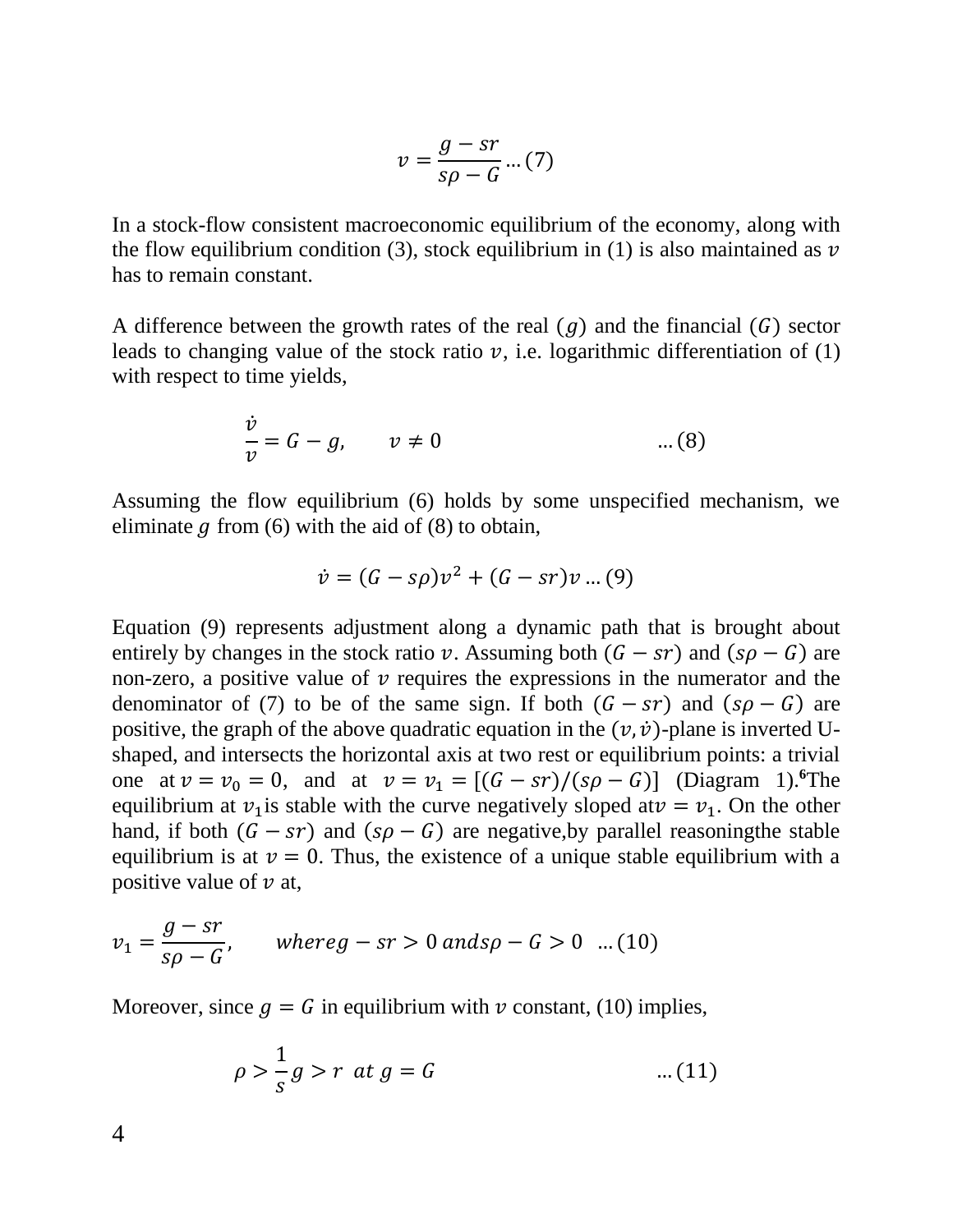## **3**

The more general stock-flow consistent equilibrium would be subject to not only a stock equilibrium condition in the form of constancy of  $\nu$  over time but also, to a flow equilibrium condition which was simply assumed rather than explained. The flow equilibrium condition need not hold when investment decisions are undertaken by firms independently of the saving decisions by households. The general stockflow consistent equilibrium model has to introduce independent investment functions in the flow equilibrium, and combine it with the stock equilibrium condition of constancy of  $\nu$ .

Consider a simple case where the rate of accumulation in each sector is a function only of the profit rate in that sector, i.e.

 = (), ′ > 0 … (12) = (), ′ > 0 … (13)

Stock equilibrium with a constant value of v over time implies  $G = g$  so that total differentiation of (12) and (13) yields the slope of the stock equilibrium locus in the  $(\rho, r)$ -plane (denoted by *SS* in Diagram 2 below) as,

$$
\frac{d\rho}{dr} = \frac{g'(r)}{G'(\rho)} > 0 \tag{14}
$$

With v constant over time at an arbitrary positive level  $\bar{v}$ , in view of (12) and (13) the slope of the locus representing the flow equilibrium condition (6) (shown as *FF* in Diagram 2) in the  $(\rho, r)$ -plane becomes,

$$
\frac{d\rho}{dr} = \frac{g'(r) - s}{[s - G'(\rho)]\bar{v}} < 0 \qquad \qquad \dots (15)
$$

(15) is negative if *both* the real and the financial sector satisfy the Keynesian stability condition *in isolation*, i.e.  $(g'(r) - s) < 0$  and  $(s - G'(\rho)) > 0$ .

Diagram 2 shows a unique stock-flow consistent equilibrium at  $r^*$  and  $\rho^*$ . Moreover, if the equilibrium at  $\bar{v}$  is stable, inequalities  $(g - sr) > 0$  and  $(G - sp) < 0$ ) hold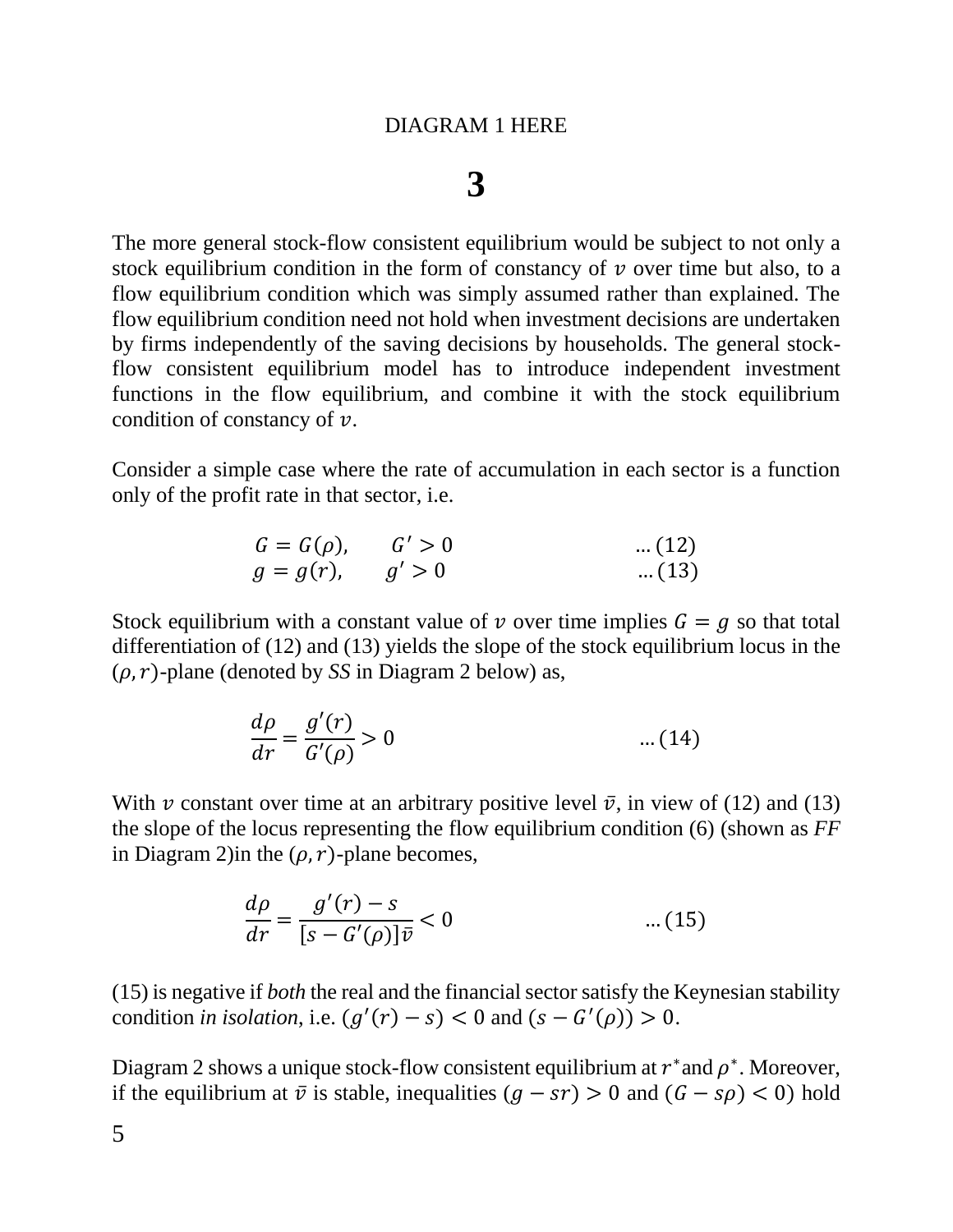from (10). Usual comparative static exercises may be carried out essentially by shifting the two curves *SS* and *FF* for variation in values of parameters  $s$  and  $v$ .

#### DIAGRAM 2 HERE

In the more general case, the investment-driven growth rate of each sector becomes a function of the profit rates in both sectors indicating the presence of externalities<sup>7</sup> to modify the investment functions as,

$$
G = G(r, \rho), \t G_{\rho} > 0 \t ... (16)
$$
  
 
$$
g = g(r, \rho), \t g_r > 0 \t ... (17)
$$

Assuming the functions  $G$  and  $g$  are regular and smooth with all first-order partial derivatives existing (denoted by G and  $g$  with the appropriate arguments  $r$  and  $\rho$  as subscripts), from the stock equilibrium condition (15) the slope of the locus in the  $(r, \rho)$ -plane in this more general case becomes,

$$
\frac{d\rho}{dr} = SlopesS = \frac{g_r - G_r}{G_\rho - g_\rho}, G_\rho \neq g_\rho \dots (18)
$$

Similarly, assuming  $\bar{v}(s - G_{\rho}) - g_{\rho} \neq 0$ , from (6) we obtain the slope of the locus for the flow equilibrium condition in the  $(r, \rho)$ -plane as,

$$
\frac{d\rho}{dr} = SlopeFF = \frac{g_r - s + \bar{v}G_r}{\bar{v}(s - G_\rho) - g_\rho} \dots (19)
$$

If a point of intersection between the *FF* curve and the *SS* curve, with respective slopes (18) and (19), exists, the pair of values for  $r$  and  $\rho$  at that point represent a stock-flow consistent equilibrium for the economy. Moreover, if the equilibrium is stable, similar comparative static exercises can be carried out. From more detailed computations it can also be shown that the comparative static results of the simpler model with no 'externalities' given by the investment functions (12) and (13) generally hold so long as the externalities are relatively 'small'. Smallness may be defined formally in the present context as the direct effect of the own rate of return in each sector being greater than the indirect effect of the rate of profit of the other sector in absolute value(because externalities can be positive or negative), i.e.  $|g_r|>|g_\rho|$  and  $|G_\rho|>|G_r|$ .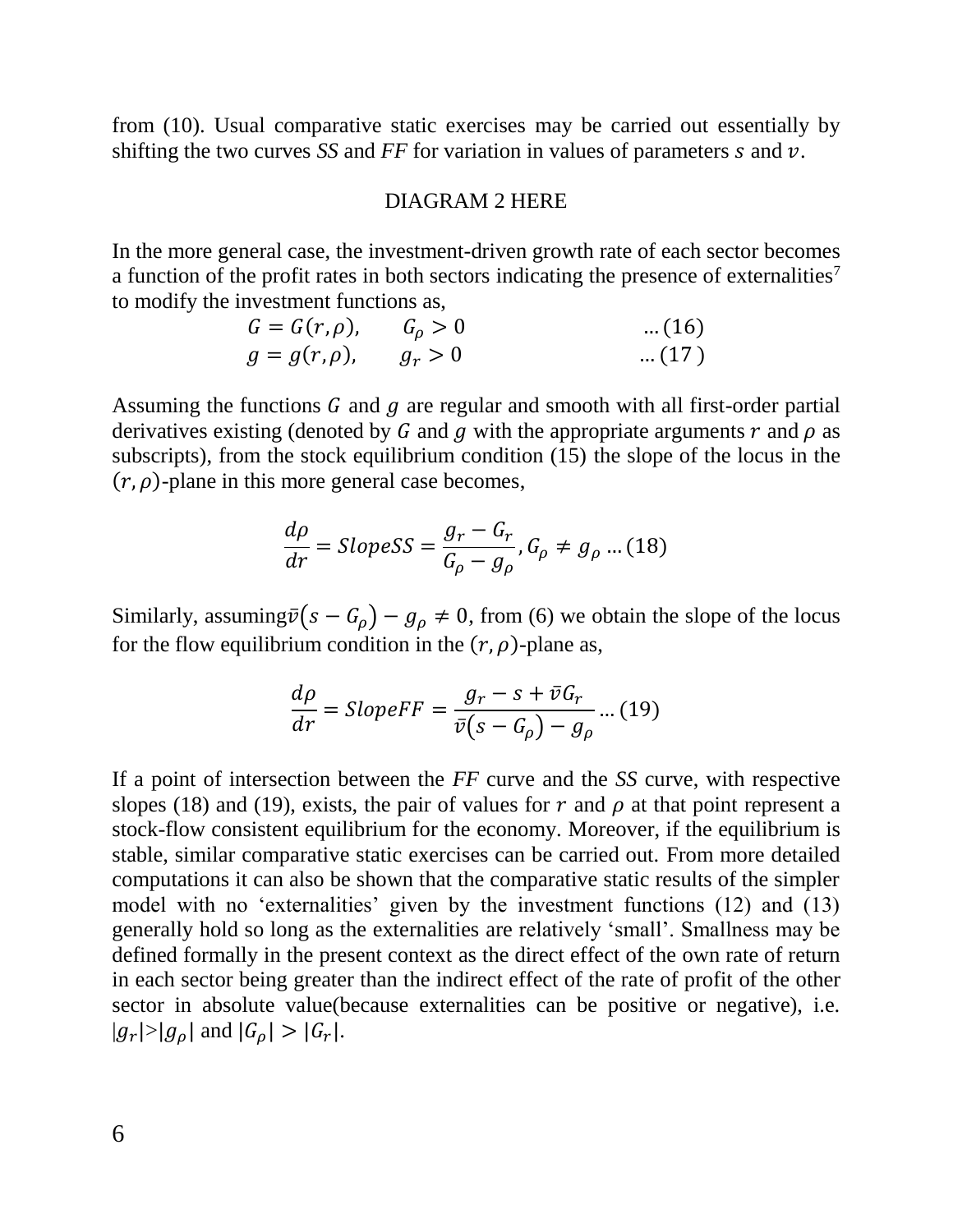## **4**

The complete dynamics of the stock-flow consistent dynamical model is simplified by assuming that the investment function  $G(r, \rho)$  in (16) is linear and homogeneous, i.e.

$$
G(r, \rho) = b_1 r + b_2 \rho, \qquad 0 < b_1 < b_2 < s \dots (20)
$$

The last inequality restriction in (20) satisfies the Keynesian stability condition, while the second inequality shows stronger direct compared to indirect effect through 'externalities' of profit ability on investment in the financial sector.

We introduce a definitional parameter for inter-sector distribution of profit  $(m)$  such that,

$$
x. v = m = \frac{h}{1 - h}, \qquad 0 < h < 1 \tag{21}
$$

where,  $x = \left(\frac{\rho}{x}\right)$  $\binom{\rho}{r}, h = \left(\frac{\rho W}{R}\right)$  $\left(\frac{w}{R}\right)$  and  $(1-h) = \left(\frac{rK}{R}\right)$  $\frac{R}{R}$ , i.e. *m* is the relative share of profit of the two sectors.

Insertion of equations (20) and (21) in the stock adjustment equation (9) incorporates both an independent investment function as well as the inter-sector pattern of distribution of profit. This yields on simplification a quadratic equation,

$$
\dot{v} = r[b_1v^2 - \{(s - b_1) + (s - b_2)m\}v + b_2m] \dots (22)
$$

For positive  $r$ , the bracketed middle term in (22) is unambiguously negative due to the inequalities specified in (20).The quadratic expression in (22) has a minimum and may have a maximum of two positive roots. From an examination of the discriminant of the quadratic equation obtained by setting this expression to 0, it can be shown that, for inducement to invest in financial assets sufficiently weak in relation to the inducement to save, so that  $\left(\frac{s}{b}\right)$  $\frac{s}{b_1} - 1) \left(\frac{s}{b_2}\right)$  $\left(\frac{5}{b_2}-1\right)$  > 1, two distinct real roots exist for all sufficiently large values of  $m$ . In the opposite case of the inducement to invest sufficiently strong with $\left(\frac{s}{b}\right)$  $\frac{s}{b_1} - 1) \left(\frac{s}{b_2}\right)$  $\left(\frac{3}{b_2}-1\right)$  < 1, two distinct real roots would exist for all sufficiently small and sufficiently large values of  $m$ . Consequently, there is an intermediate range of values of  $m$  for which roots are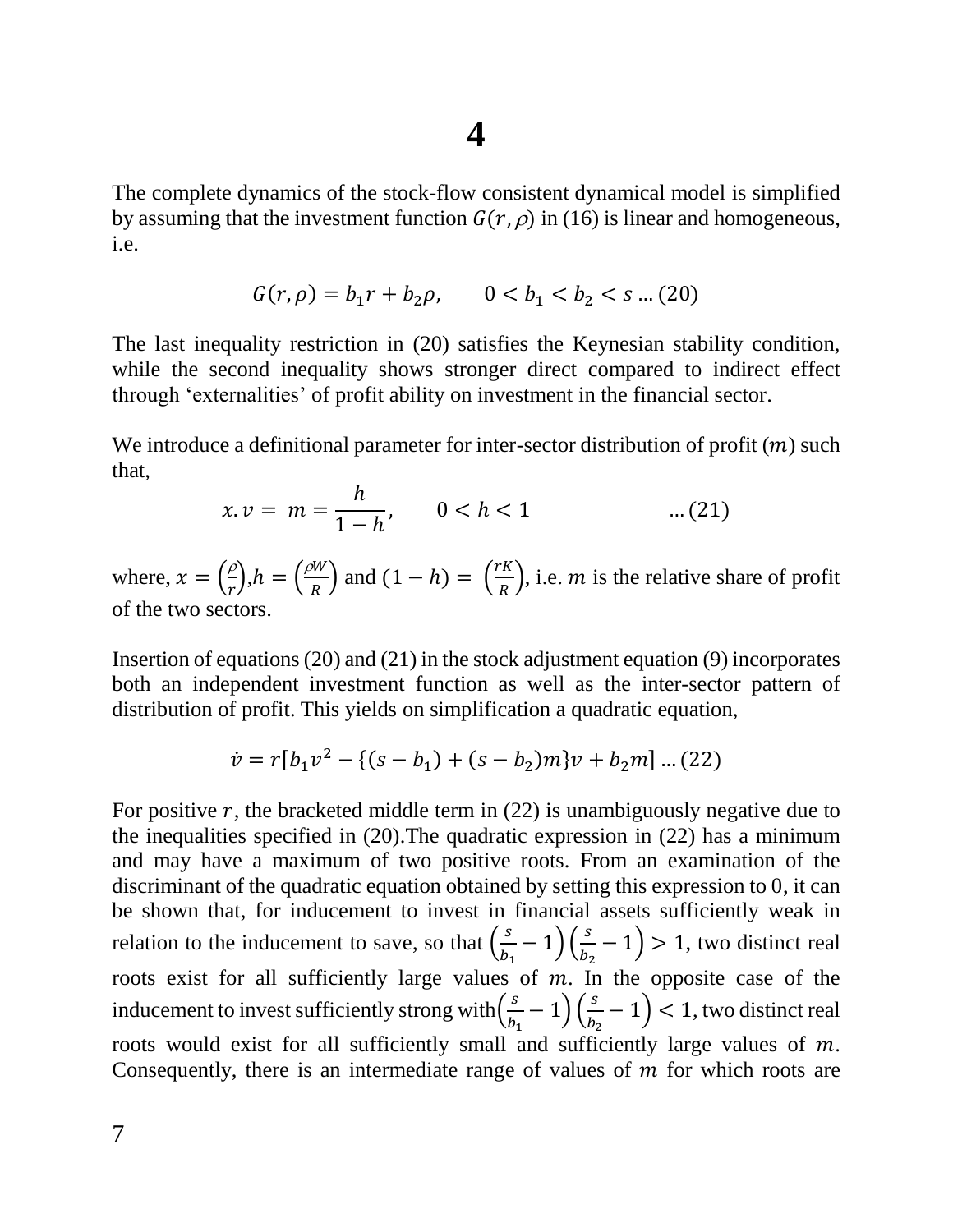conjugate complex with no real root. In the borderline case, where  $\left(\frac{s}{b}\right)$  $\frac{s}{b_1} - 1$ ) $\left(\frac{s}{b_2}\right)$  $\frac{b}{b_2}$  –  $1$ ) = 1, there are two real roots for all values of m except one, for which there exists a single root at the two boundary points of the interval.

The nature of the relationship between  $m$  and the stable equilibrium value of  $\nu$  is shown in Diagram 3. To the left of the first vertical line, for values of  $m$  less than  $m_1$ , stable equilibrium values of  $\nu$  may be traced outthrough variation in the values of the parameter  *with a positive relation between them. In an intermediate range* shown by values of m lying between  $m_1$  and  $m_2$ , and represented by the two vertical lines,  $\nu$  is always increasing with time and no stable equilibrium exists. To the right of this range, for all values of  $m > m_2$ , stable equilibria exist with a negative relation between  $m$  and  $\nu$ .

### DIAGRAM 3 HERE

Diagram 3 suggests a possibility of abrupt change in the equilibrium value of  $\nu$  due to variation in  $m$  as an exogenous parameter on account of the emergence of conjugate complex roots for a range of values of  $\nu$ .

While abrupt change in the equilibrium level of the stock price *v* occurs in this case through exogenous parametric variation in the pattern of profit distribution between the sectors  $(m)$  brought about by factors like monetary or fiscal policy, such abrupt change might become endogenous to the model through a feedback mechanism between the level of stock prices  $v$  to the inter-sector distribution of profit,  $m$ . And, the feedback mechanism might incorporate turning point behavior due to differences in the movements between  $v, r$  and  $\rho$  affecting m. Logarithmic differentiation of m with respect to  $\nu$  in equation (21) yields,

$$
\frac{dm}{dv} = \frac{m}{v} \left( 1 + \eta_{\rho} - \eta_{r} \right) \tag{23}
$$

where  $\eta_{\rho}$  and  $\eta_{r}$  are elasticities of  $\rho$  and  $r$  with respect to  $v$ . It shows that even when both the elasticities are positive, m might increase or decrease as  $\nu$  increases depending on the values of the elasticities. The resulting turning point behavior of *m*in relation to *v* is represented by a general quadratic equation with unspecified signs of the coefficients,

$$
m = a_2 v^2 + a_1 v + a_0 \tag{24}
$$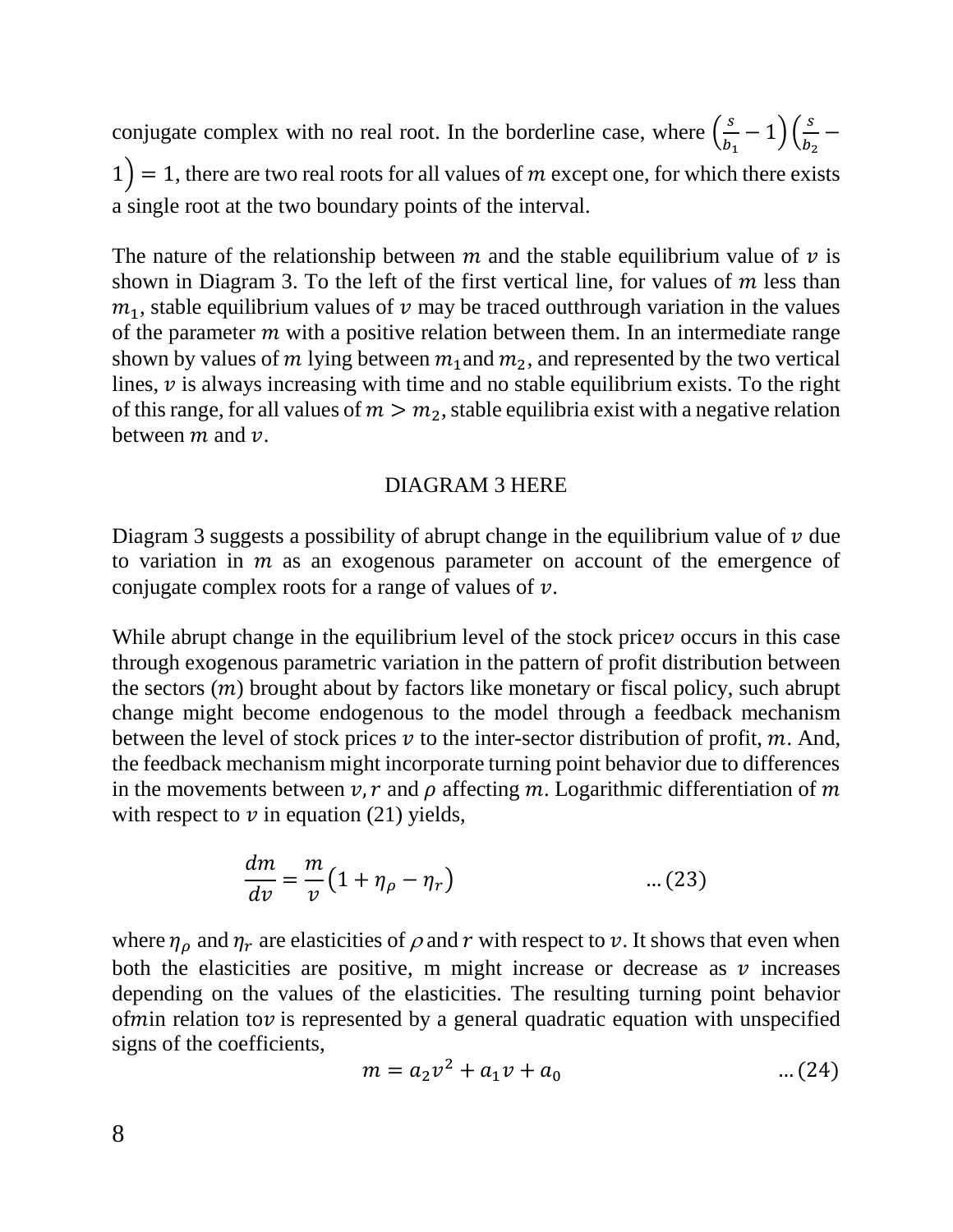In (24), the existence of a maximum at  $v > 0$ implies( $a_2 < 0, a_1 > 0$ ). Moreover, since  $v = \left(\frac{a_0}{a_0}\right)^2$  $\frac{a_0}{a_1 + a_2 v}$  at  $m = 0$ , the requirement of non-negative values of vimposes an upper or lower bound on  $v < or > -\left(\frac{a_1}{a_2}\right)$  $\left(\frac{a_1}{a_2}\right)$  according as  $a_0$  is positive or negative.<sup>8</sup>

Since the behavior of m with respect to  $\nu$  postulated in (24) has to be compatible with the stock flow consistent dynamic model outlined above, this is ensured by inserting (24) into (22). This results in a cubic equation depicting the dynamics of  $\nu$ as,

$$
\dot{v} = r(v^3 + Av^2 + Bv + C) = 0 \tag{25}
$$

where,  $A = \frac{(s-b_2)a_1-b_1-b_2a_2}{(s-b_1)a_2}$  $\frac{(a_1-b_1-b_2a_2)}{(s-b_2)a_2}$ ,  $B = \frac{(s-b_1)+(s-b_2)a_0-b_2a_1}{(s-b_2)a_2}$  $\frac{+(s-b_2)a_0-b_2a_1}{(s-b_2)a_2}$  and  $C = -\frac{b_2a_0}{(s-b_2)}$  $(s - b_2)a_2$ .

For  $r \neq 0$ , the stationary or equilibrium values of v is given at  $\dot{v} = 0$  in (25), which admits one or three real roots. We reduce (25) to the standard 'depressed' cubic form by eliminating the quadratic term through the substitution  $y = \left[ v - \left( \frac{A}{v} \right)^2 \right]$  $\left(\frac{a}{3}\right)$  to obtain,  $\dot{y} = f(y) = y^3 - py - q = 0$  ... (26)

$$
y - f(y) - y - py - q = 0
$$

where,  $p = \frac{A^2}{2}$  $\frac{A^2}{3} - B$  and  $q = \frac{AB}{3}$  $\frac{AB}{3} - \frac{2A^3}{27}$  $\frac{2A}{27} - C$ .

The nature of the roots of (26) is characterized by Cardan's discriminant,  $D =$  $-4p^3 + 27q^2$ . The equation has only one real root if  $D > 0$ ; all roots are real and at least two equal if  $D = 0$ ; and, there are three distinct real roots if  $D < 0$  (Poston, Stewart 1978). Therefore  $p > 0$ , i.e.  $\left[\frac{A^2}{2}\right]$  $\left[\frac{4}{3} - B\right] > 0$ , is a necessary condition for the existence of three real roots which is satisfied sufficiently if  $B =$  $(s-b_1)+(s-b_2)a_0-b_2a_1$  $\frac{(-1)^{k(s-p_2)a_0-b_2a_1}}{(s-b_2)a_2} < 0.$ 

Since  $a_2 < 0$  in case of a maximum in (24), the denominator of B is negative. Therefore, the numerator of B has to be positive, i.e.  $[(s - b_1) + (s - b_2)a_0$  $b_2 a_1$  > 0, for  $B < 0$ . Examination shows that for  $a_0 > 0$ , if  $b_2$  is sufficiently small, i.e. the impulse to invest in the financial sector is weak,  $B < 0$ , satisfying the necessary condition for the cubic equation (26) to have 3 real roots.<sup>9</sup>

The algebraic analysis of the necessary condition, i.e. the possibility that one or three roots of the cubic equation may be related to a geometric view of the problem (Strogatz 1994) by noting that the roots of the equation  $f(y) = 0$  are given by,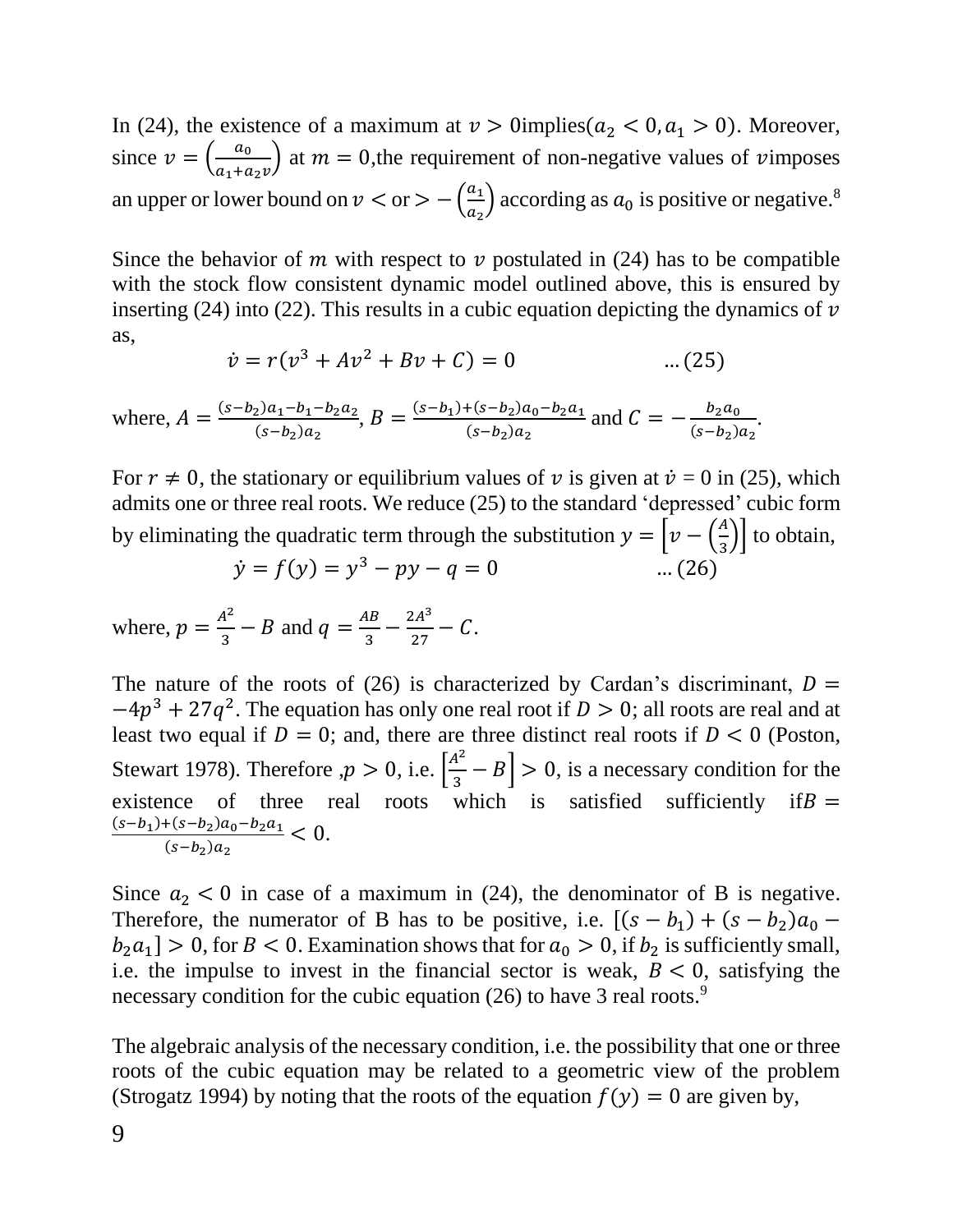$$
y^3 - py = q \qquad \qquad \dots (27)
$$

The expression  $y^3 - py$  has a maximum positive value,  $\frac{2p}{3} \left( \frac{p}{3} \right)$  $\frac{\mu}{3}$ 1  $2$ , at the negative value of  $y = -\left(\frac{p}{2}\right)$  $\frac{\mu}{3}$ 1 <sup>2</sup>, and a minimum value of opposite sign but equal magnitude at the same positive value of  $y = \left(\frac{p}{q}\right)^n$  $\frac{\mu}{3}$ 1 <sup>2</sup>. Assuming that  $p > 0$  while q can be positive or negative, the left hand side of (27) defines a symmetrical S-shaped curve passing through the origin and the right hand side of (27) defines a line parallel to the horizontal axis with a positive or negative intercept. The intersection points give the roots of the equation (Diagram 4).

#### DIAGRAM 4 HERE

As seen from the diagram, the equation can have one or three real roots, and at the critical point of bifurcation the horizontal line is tangent to the curve (i.e. two roots identical), and we can divide the parameter space  $(p, q)$  in terms of whether it permits one or three roots (fixed points). Within a critical interval of values of  $q$ spanning a positive to negative range, the dynamical system can have three real roots. Diagram 5 is a transformation of Diagram 4, and may be visualized as a  $90^0$ clockwise rotation with translation back from ytov, as  $y = \left[ v - \left( \frac{A}{v} \right)^2 \right]$  $\left(\frac{\pi}{3}\right)$ . The diagram shows, for a given value of  $p$ , two disjoint loci of stable equilibrium points depicted by unbroken curves on the  $(q, v)$ -plane that are separated by unstable points shown by the broken curve. Any slight increase in the value of  $q$  from less than the threshold value  $+q_{critical}$  to more than that value can tip the average level of stock prices from above  $v'$  to below  $v''$ . However, this diagram is heuristic in so far as p and q are not independent parameters (i.e. it is not strictly a case of co-dimensional bifurcation). Instead,  $p$  and  $q$  might move simultaneously for variations in some parameter values, and we need to imagine both  $y^3 - 3py$  and q moving simultaneously while retaining their shapes. Notwithstanding this problem, the model shows the possibility of sudden and abrupt change in stock price for some configuration of parameter values. At the same time, it has not identified the entire set of parameter values, nor can it predict how long a normal state of gradual change lingering on points of the stable locus might last.

#### DIAGRAM 5 HERE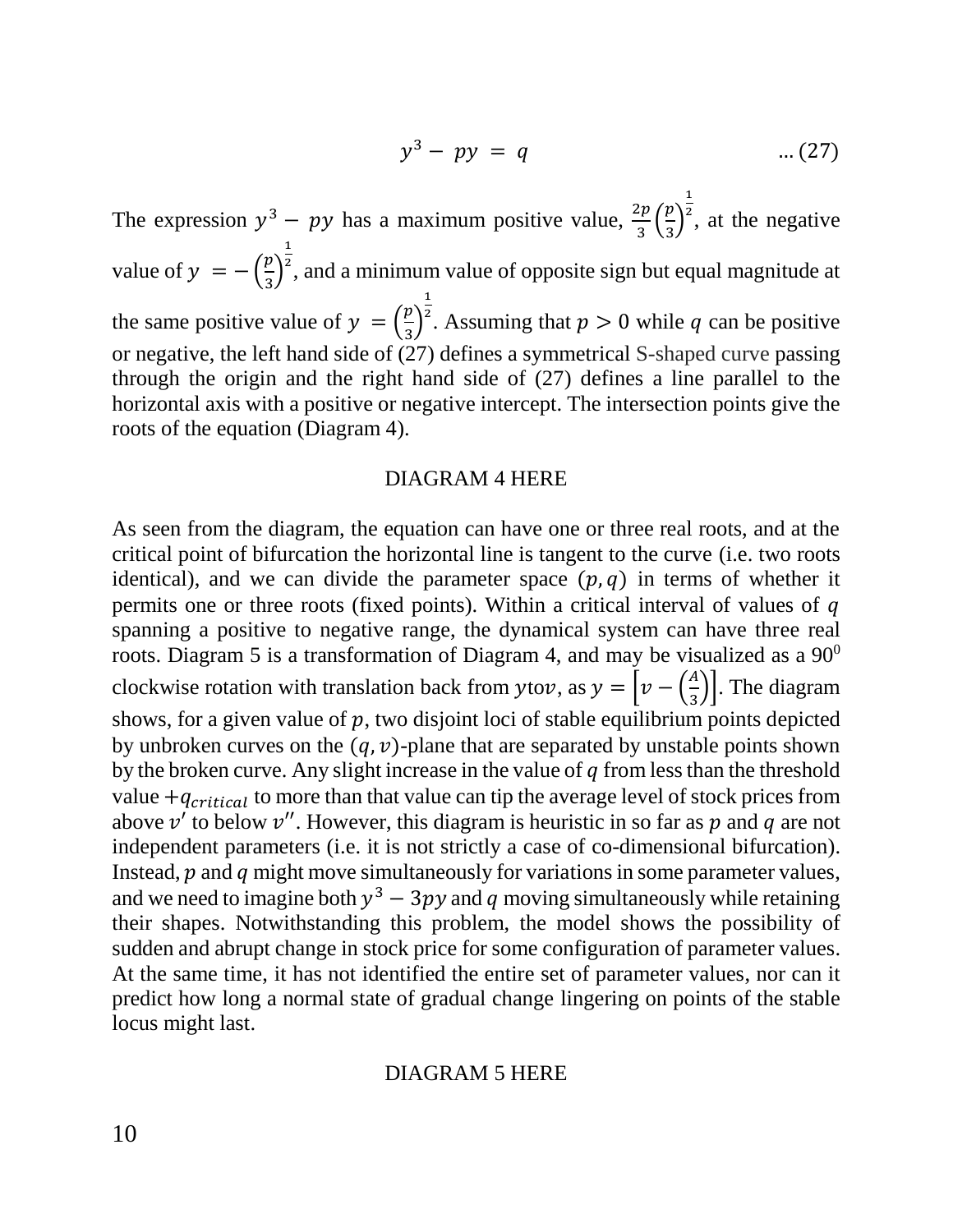In some ways the present paper can be seen a contribution in the Classical and Marxist tradition of political economy, set in the context of a modern financialized economy with its increasingly complex notion of property. It analyses how surplus is realized into money profit, and distributed according to ownership rights to property assigned by the stock market. The notion of property gets continuously redefined by a large private financial sector through various financial products and services provided by it. The paper places the functioning of the real commodity producing economy against this background of extensive notion of property, where the main link between the real and the financial sector is provided by relation between two notions of 'capital', one relevant for production in the real sector  $(K)$ and the other for distribution of profits as wealth  $(W)$  evaluated by the capital market (equation 1).

The model begins with a fourfold classification – a consumption  $(C)$  and an investment  $(I)$  good producing sector on the real side and, on the financial side a normal banking sector  $(B)$ , and a largely unregulated private financial sector  $(F)$ . The theory of effective demand determined profit and output due to Kalecki and Keynes is extended to show how monetary profit is realized and saving investment equilibrium obtains. It is seen that the financial sector, like all other sectors also has a role in the realization of profit through its contribution to aggregate demand (equations 2-3). Normal banking sector receives interest income as its purchasing power which is also withdrawal of purchasing power from other sectors. The discrepancy between the two creates the possibility of transfer of purchasing power and profit between the real and the financial sector (equation 4). When the volume of profit of the sectors are normalized through their respective measures of capital (*K* and *W*) as rates of profit  $(r,\rho)$ , the saving investment equality involving profit transfer appears as an equation that inter-connects growth rates  $(q, G)$  to their respective profit rates, adjusted for profit transfer between sectors and the average stock price  $\nu$ , i.e. the ratio of wealth in the stock market (W) to the book value of capital of firms( $K$ ) (equations 1 and 5-7).

Since the average share price,  $v$ , is the ratio of two measures of capital stock, any difference in the growth rates of the two sectors results in a changing value of  $\nu$ (equations 8, 9). This fact is used in the saving investment equation to trace out the dynamic path of adjustment in  $\nu$  (equations 10, 11) when the flow equilibrium between investment and saving is assumed to hold throughout this path without explanation. Such exclusive adjustment of the stocks of the two measures of capital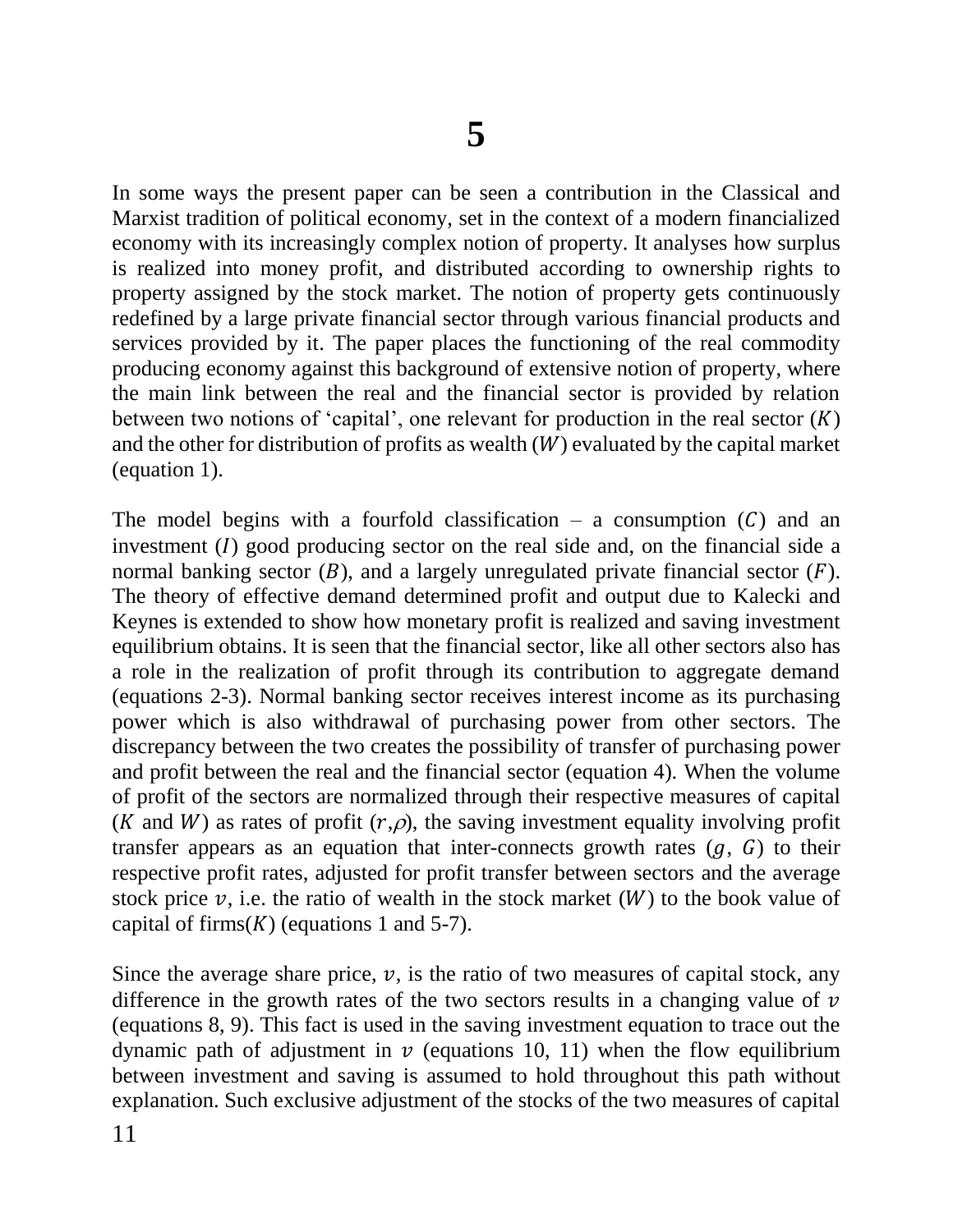resembles the generic saving driven neo-classical growth model which ignores problems of flow adjustment between investment and saving (Solow, 1956; Swan, 1956).

In contrast to the neo-classical growth theory, investment and saving decisions are taken by firms and households as two largely independent categories of economic agents, and the mechanism by which investment saving equality is maintained becomes central to the Kaleckian theory of profit and the Keynesian theory of income determination. The condition for flow equilibrium incorporating independent investment functions first without (equations 12, 13) and then with (equations 16,17) externalities between sectors is combined with the stock equilibrium condition of constancy of  $\nu$  to obtain stock flow consistent equilibrium. It is shown how equilibrium values of the two rates of profit,  $r^*$  and  $\rho^*$ , are obtained in this framework. Moreover, using the stability properties of stock flow consistent equilibrium, comparative static exercises may be conducted through perturbation of parametrical values of  $\nu$  or  $s$  equations.

'Externalities' introduced as operating through one sector's profit rate affecting the rate of accumulation the other sector are seen to have similar comparative static results in case of 'relatively small' externalities as no externalities. However, 'sufficiently large' externalities might upset these results. This fact may be used to provide justification for bailing out large financial institutions assuming they have large external effects despite the risk of moral hazards. Conventional wisdom often captures this as "too big to fall".

Adopting the simplifying assumption of linearity of the investment functions with small externalities in (20) and combining it with the definition of the distribution of profit between the sectors  $(m)$  in equation 21, the model works out the complete dynamics of stocks and flows (section 4). It is shown by means of a quadratic equation (22) that, if the parameter for the pattern of distribution of profit between the financial and the real sector  $m$  is used as an exogenous bifurcation parameter, it has a curious property. For a range of values,  $m$  generates a locus of stable positive equilibrium values of stock price  $\nu$  and then again, for another range of higher values of  $m$ . However, for an in-between range of values of  $m$ , no equilibrium exists because roots are conjugate complex. This foretells the possibility of endogenous abrupt change in the stock price  $v$ , if  $m$  is treated not as an exogenous parameter but determined endogenously in the model.

12 Endogenous change in  $m$  is induced through variations in  $\nu$  which incorporates usually observed turning point behavior of the stock market turning from 'bullish'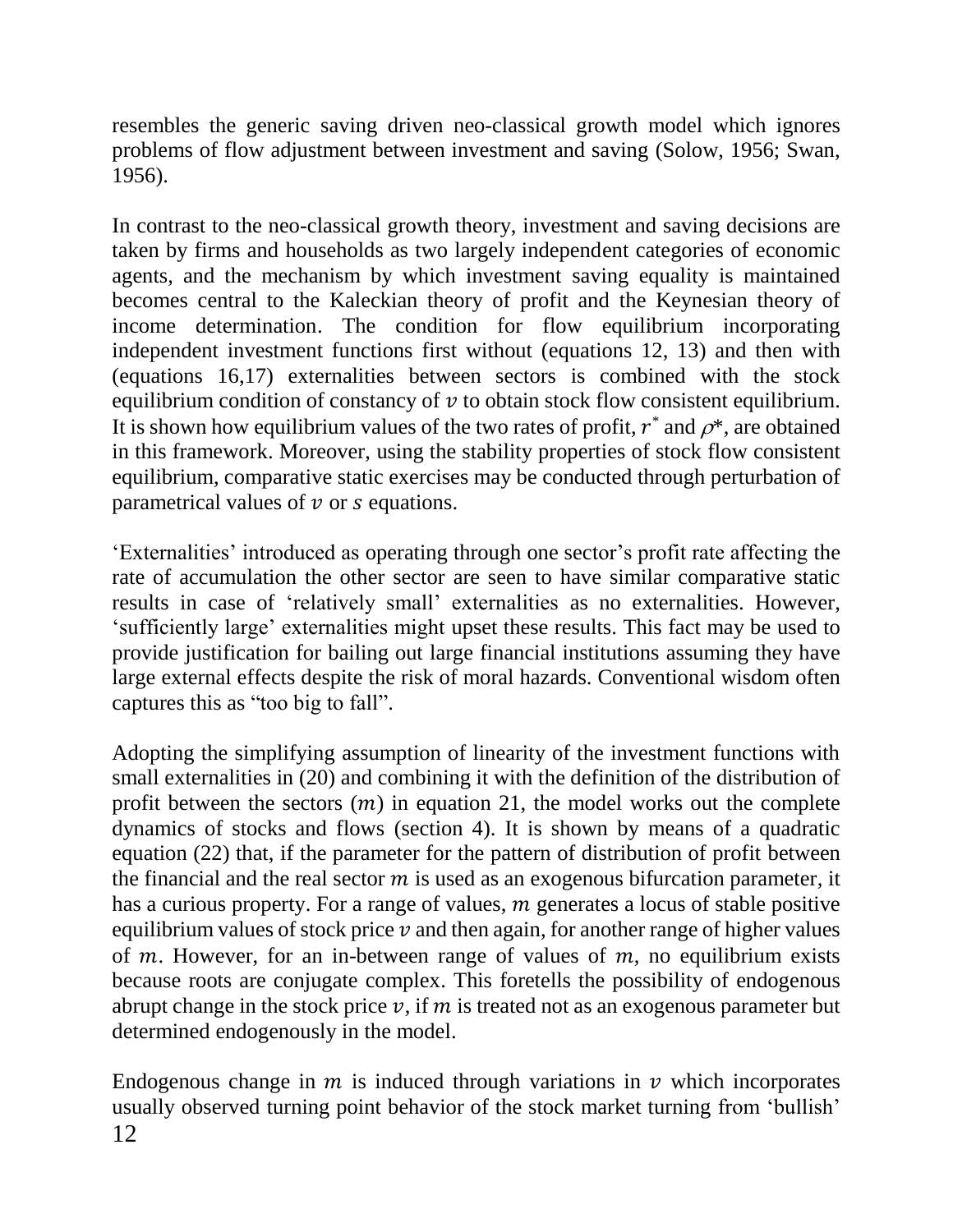to 'bearish'(23,24). For such cases, for certain configuration of values of the parameters, it is shown that the conditions necessary for producing abrupt change in a canonical form of 'cusp catastrophe' involving a cubic equation are satisfied by the model. This also points to an early warning system for sudden changes in share price. If  $\nu$  and  $m$  begin to move in opposite directions, the possibility of drastic change in share price becomes more probable by satisfying some necessary conditions in accordance with the model. However, since many parameters are involved even in this highly stylized and simplified model, all possibilities producing similar or different results could not be exhausted. However, the model provides a framework for systematically dealing with them and more importantly, shows the possibility of drastic change in the level of stock price.

Future research can begin to make such analysis empirically more useful in at least two ways. First, the savings behavior may be generalized by distinguishing between propensities to save out of profit (property income) and, out of wage and salary income. Since the richer sections generally have a greater proportion of their income from property, with sufficiently detailed data on wealth distribution by decile groups, one might be able to infer statistically from the higher saving propensity of the richer people, the implied saving propensity out of property income as a statistical and not as a behavioral parameter. This would also provide a way to link class distribution of income with personal distribution of income.

Second, along with high frequency data on stock prices, it is necessary to have data of changing distribution of profit between the real and the financial sector. The need for such data is increasingly becoming pressing as they are needed not merely for developing the early warning system indicated in this paper but, also for tracking the changing balance of power between the real and the financial sector. This indeed resurrects an old theme – the relative importance of Industry and Finance. As capitalist economies become financially increasingly sophisticated, that old theme assumes great importance.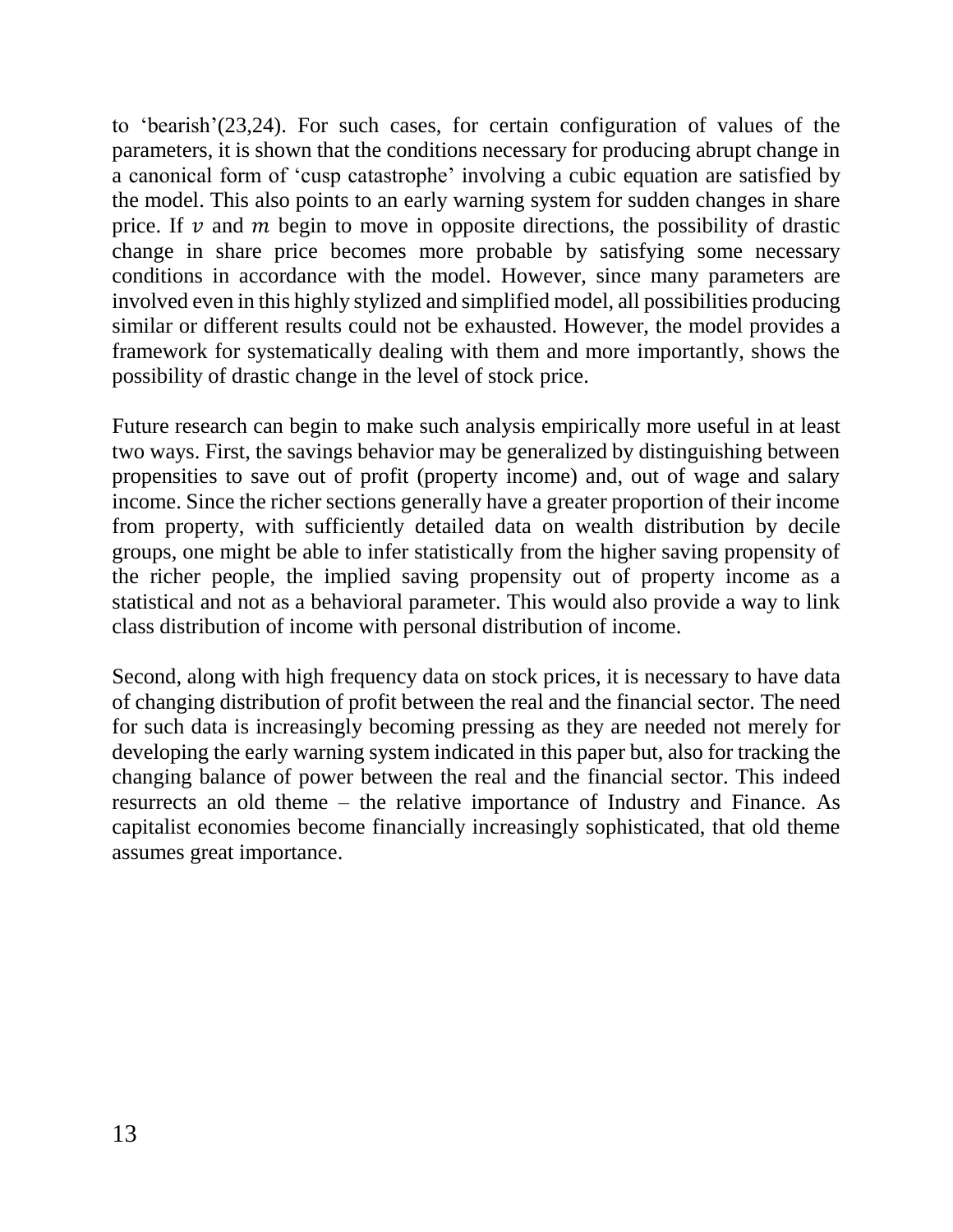## **ENDNOTES**

1. The controversy over capital theory (Harcourt 1969) was essentially about the irreducibility of two measures of 'capital' in production and distribution. While distribution between profit and wage was the earlier focus, the present paper focuses on the distribution of profit between the real and the financial sector.

2. Keynes (1936: 150-51) suggested a similar flow measure, namely the ratio of 'buy'(acquisition) to 'make' (construction) as relevant for investment decisions of entrepreneurs. Tobin (Tobin 1969; Brainard and Tobin 1977) used it as investment criterion  $q$  in a competitive set-up, while Minsky (1975,1986) brought in explicitly the possibility of capital gains and losses in this 'two price theory of investment'.

3. If  $1 > s > 0$  is the fraction of profit interpreted as property income saved, this formulation becomes quite general while the assumption is more limiting if interpreted as the saving behavior of the profit earning class. On this point of linking class and personal distribution of income see observation in the last section.

4. Consider a two country analogy with the former producing exclusively real and the latter exclusively financial products. With investment expenditure on real and financial products as investment in each country, current account transactions between them consist of export of consumption goods from the real sector, equal in value to the consumption expenditure out of wages and profits earned in the financial sector( $C^{bf}$ ) and interest payments (T) from the real sector to banks in the financial sector. Assuming investment goods are non-tradable and zero public expenditure and taxes, for either country,

 $GNP = C + IE + (X - M) + NFIA,$ 

where,  $IE =$  investment expenditure and  $NFIA =$  net factor income from abroad. National savings,  $S = GNP - C = IE + (X - M) + NFIA$ , i.e.  $S - IE = (X M$ ) + NFIA.

Since for the real sector,  $IE = I$ ,  $NFIA = -T$ ,  $X = C^{bf}$  and  $M = 0$ , it follows,  $S - I E = sR - I = C^{bf} - T$ 

Similarly, denoting  $F =$  investment expenditure on financial products,  $NIFA =$  $T,E = 0$  and  $M = C^{bf}$ , for the financial sector,

 $S - IE = SI - F = -C^{bf} + T$ 

It follows therefore,  $I - sR = sI - F$ , as stated in the text.

5. Originally the theory of determination of profit through investment is due to Kalecki (1933/1971), which essentially was also as Keynes' theory of income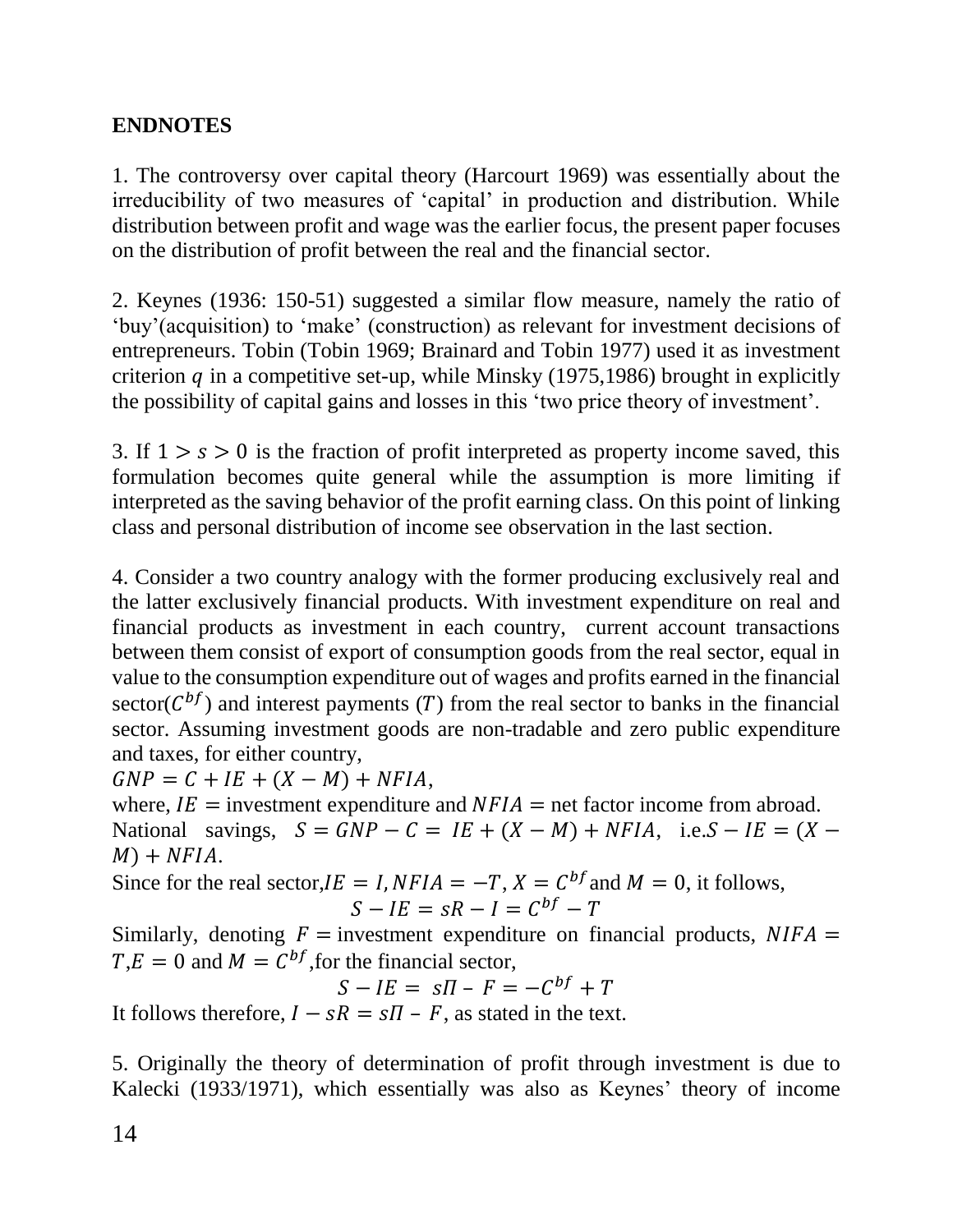determination (Keynes 1936) with a different assumption about saving. It was developed subsequently in various ways by Kaldor (1955-1956), Robinson (1956, 1962), Pasinetti (1962) and Hicks (1965) among others.

6. Formally,  $v = 0$  is not an admissible solution directly from (8) but, can be inferred from (6).

7. There are other ways of introducing externalities in this model like using  $\nu$  as an argument in the functions (16) and (17).

8. Depending on the turning point being a maximum or minimum for positive values of v we can sign  $a_2$ ,  $a_1$  and set upper or lower bounds to  $a_0$  for considering many more possibilities not considered here.

9. Although the behavior of equilibrium values of  $\nu$  may be analyzed directly from studying the roots of (25) (e.g. Nicolis, Prigogine1978:168-177), geometric analysis may provide greater transparency(Strogatz 1994: 69-73).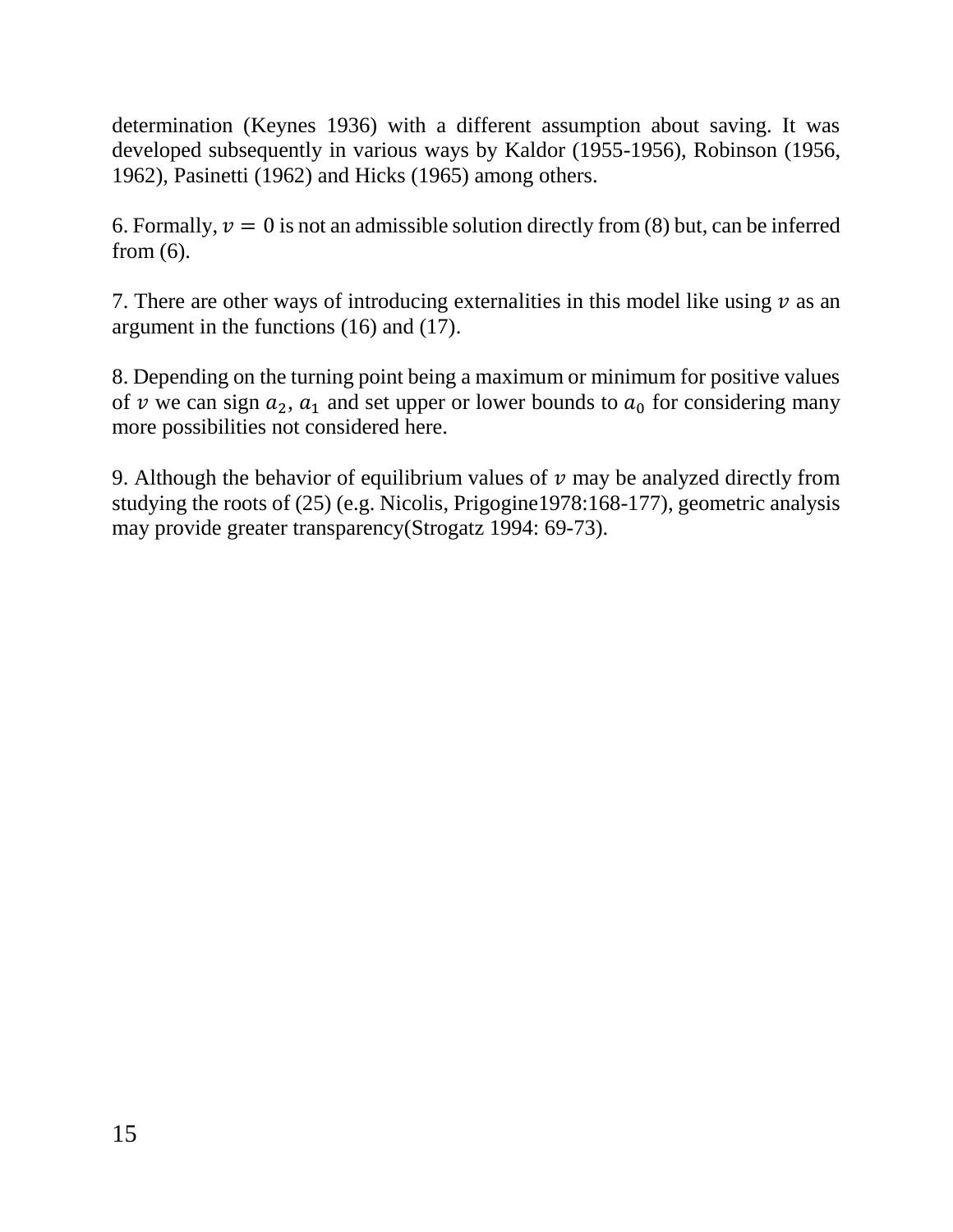### **REFERENCES**

Bhaduri, A., Raghavendra, S. (2017): Profit and Wage-Led Regimes under Modern Finance: An Exploration, in: *Review of Keynesian Economics*, 5(3), 426-438.

Brainard, W., Tobin, J. (1977): Asset Markets and the Cost of Capital, in: Balassa, B., Nelson, R. (eds.), *Economic Progress: Private Values and Public Policy*, *Essays in Honour of William Fellner*, New York: North Holland.

Harcourt, G.C. (1969): Some Cambridge Controversies in the Theory of Capital, in: *Journal of Economic Literature*, 7(2), 369-405.

Hicks, J. (1965): *Capital and Growth*, Oxford: Oxford University Press.

Kaldor, N. (1955-1956): Alternative Theories of Distribution, in: *Review of Economic Studies*, 23(2), 83-100.

Kalecki, M. (1933/1971): A Theory of the Business Cycle, in: *Review of Economic Studies*, 4(2), 77-97. Reprinted in: Kalecki, M., *Selected Essays on the Dynamics of the Capitalist Economy 1933-1970*, Cambridge: Cambridge University Press.

Keynes, J.M. (1936): *The General Theory of Employment, Interest and Money*, London: Macmillan.

Minsky, H.P. (1975): *John Maynard Keynes*, New York: Columbia University Press.

Minsky, H.P. (1986): *Stabilizing an Unstable Economy*, Yale: Yale University Press.

Nicolis, G., Prigogine, I. (1977): *Self-Organization in Non-Equilibrium Systems*, New York: J. Wiley and Sons.

Pasinetti, L.L. (1962): Rate of Profit and Income Distribution in Relation to the Rate of Growth, in: *Review of Economic Studies*, 29(4), 267-279.

Poston, T., Stewart, I. (1978): *Catastrophe Theory and Its Applications*, London: Pitman.

Robinson, J. (1956): *The Accumulation of Capital*, London: Macmillan.

16 Robinson, J. (1962): *Essays in the Theory of Economic Growth*, London: Macmillan.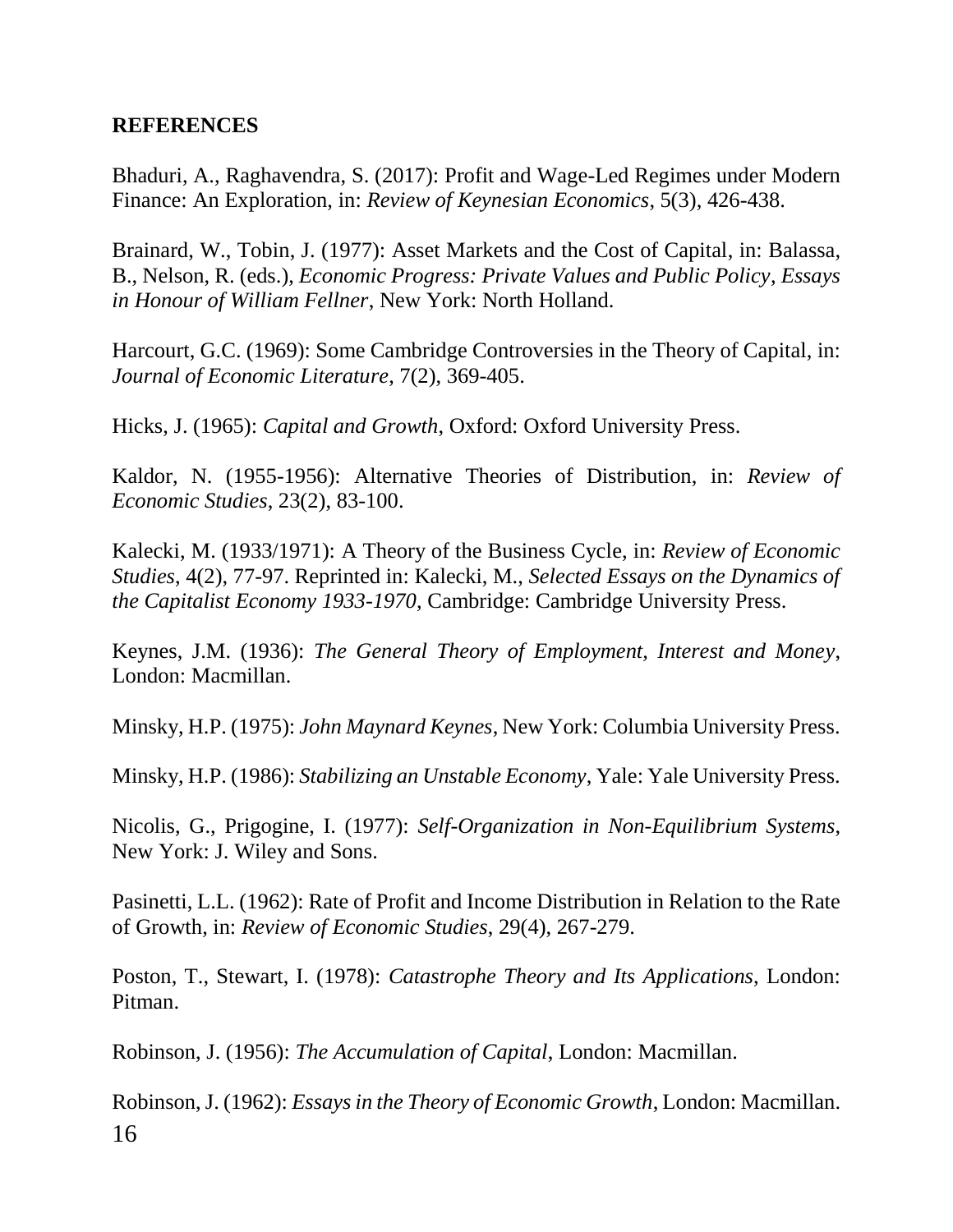Solow, R.M. (1956): A Contribution to the Theory of Economic Growth, in: *Quarterly Journal of Economics*, 70(1), 65-94.

Swan, T.W. (1956): Economic Growth and Capital Accumulation, in: *Economic Record*, 32(2), 334-361.

Strogatz, S.H. (1994): *Non-Linear Dynamics and Chaos*, Reading, Massachusetts: Perseus Books.

Tobin, J. (1969): A General Equilibrium Approach to Monetary Theory, in: *Journal of Money, Credit and Banking*, 1(1), 15-29.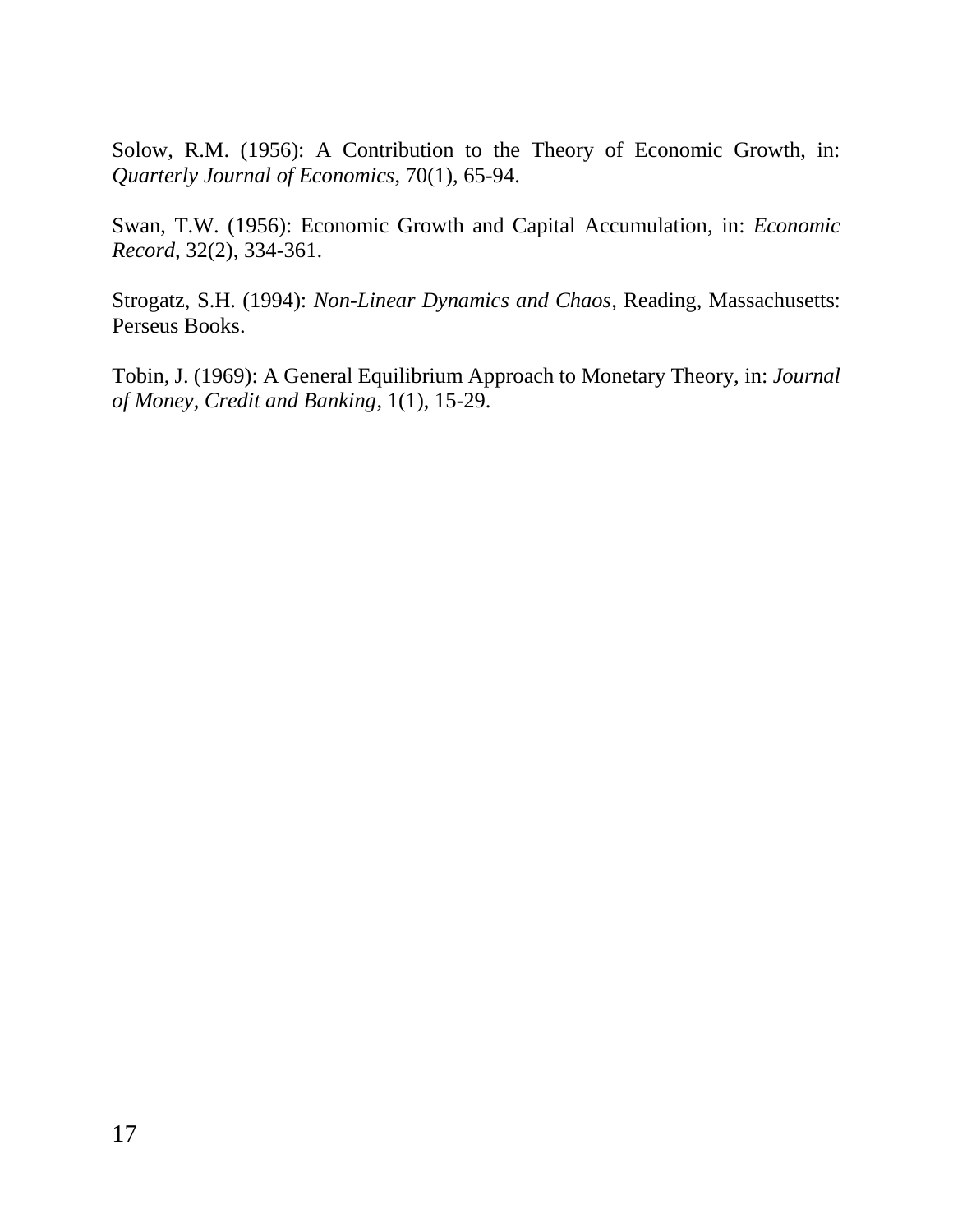## **DIAGRAMS**





## **Diagram 2**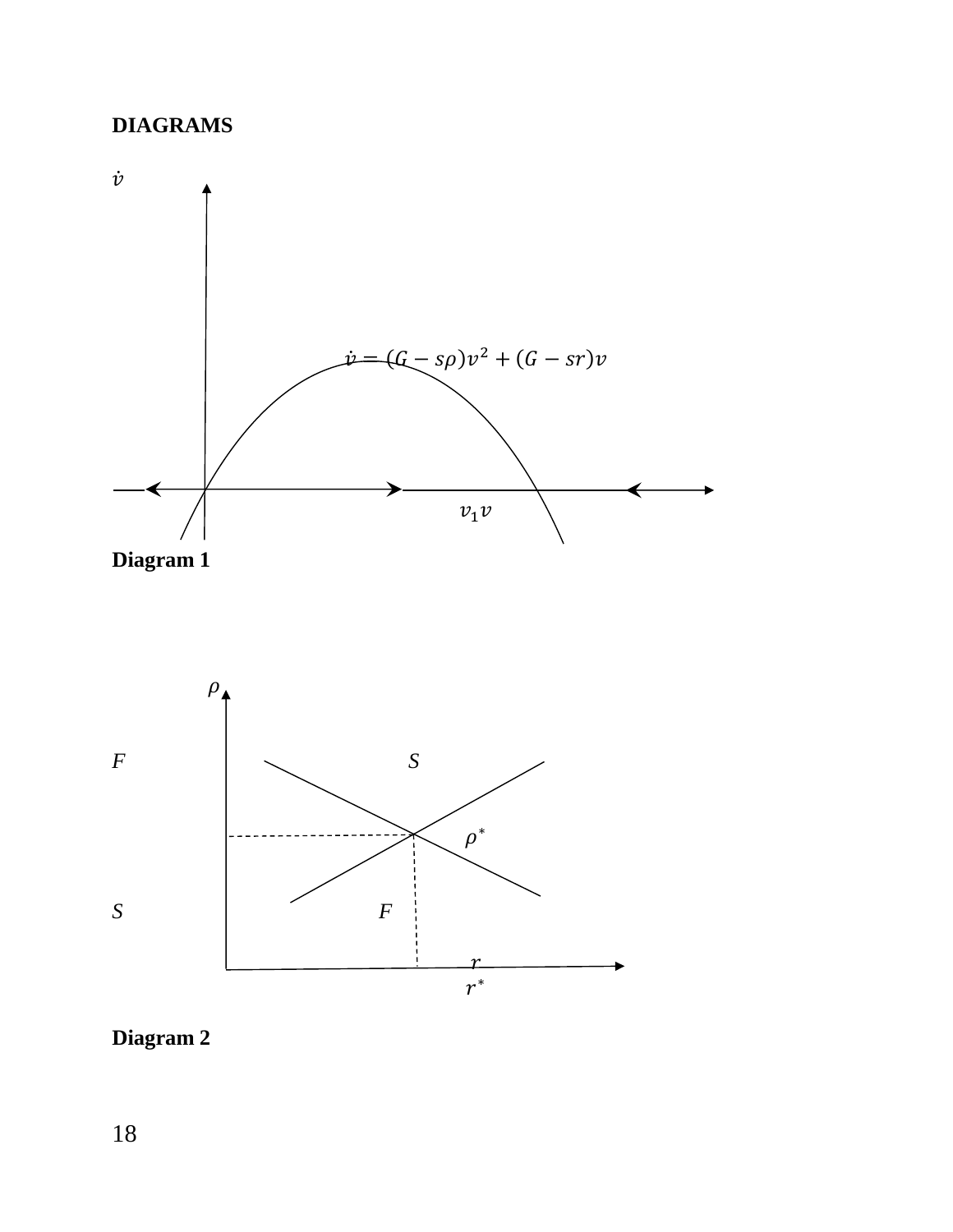





**Diagram 4**